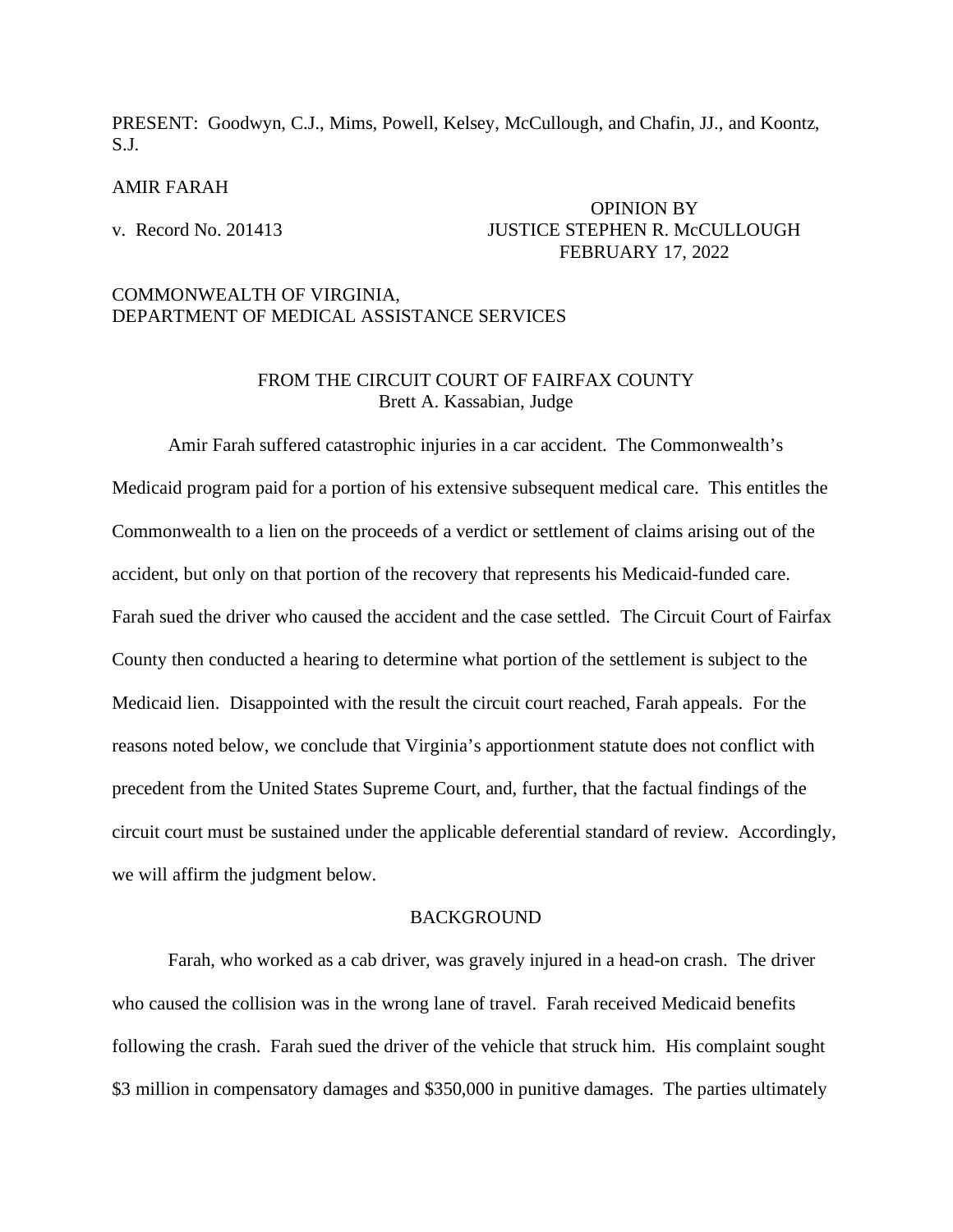settled the dispute for \$375,000 (the policy limits of insurance coverage plus a \$25,000 personal contribution from the driver).

The Virginia Department of Medical Assistance Services ("DMAS") asserted a lien in the amount of \$96,481.40 against the settlement proceeds for medical services provided to Farah. App. [1](#page-1-0)89, Joint Stipulations  $\S$  B,1.<sup>1</sup> The parties were unable to agree on the amount of a reduction for the Medicaid lien. Farah filed a motion to apportion his settlement under Code § 8.01-66.9. He requested a hearing to apportion the Medicaid lien, and the court granted him one over the Commonwealth's objection. Prior to the hearing, Farah and DMAS agreed to certain stipulations of fact.

The stipulations detail the extensive injuries Farah suffered in the accident, including fractures of the skull, face, leg, and foot bones, as well as knocked out front teeth. He underwent over 20 surgeries and was in the intensive care unit ("ICU") for over a month, followed by a period of rehabilitation. While in the ICU, Farah's jaw was wired shut and he was fed through a feeding tube in his stomach. He sustained cosmetic disfigurement from the injuries to his nose and his knocked out front teeth, which have not been corrected, and he has scars from his surgery on his legs and neck. The stipulations provide that "[t]he retail price of Mr. Farah's claimed medical expenses from the 6/17/2018 crash total[s] \$591,483.71." Farah still owes over \$62,000 in medical bills not reimbursed by DMAS.

At the apportionment hearing, Farah testified about the injuries he incurred, as well as the suffering he endured during his recovery and that he continues to endure, both psychological and physical. He can no longer work or care for himself. He is able to move around with the aid of a

<span id="page-1-0"></span><sup>&</sup>lt;sup>1</sup> The Commonwealth did not claim that its lien extended to future medical payments. Therefore, *Gallardo v. Marstiller*, No. 20-1263, which deals with this question and which is currently pending before the United States Supreme Court, has no bearing on the present case.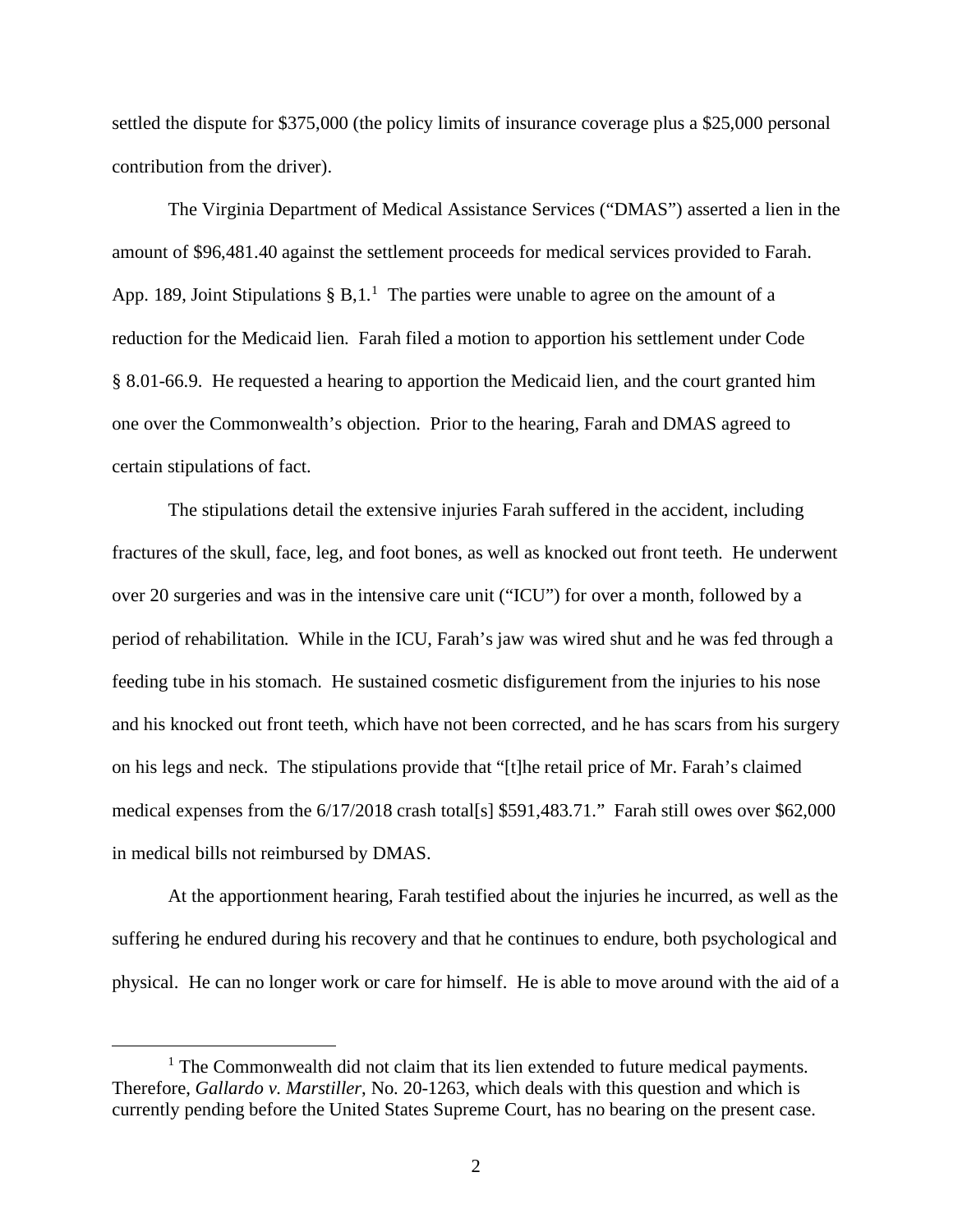cane, but his strength and mobility are severely limited. An orthopedic surgeon testified about Farah's permanent injuries to his face, mouth, neck, teeth, left arm, left hand, hips, knees, ankles and feet.

The stipulations and evidence from the hearing also address Farah's lost earnings. He was almost 35 years old at the time of the accident. He has not worked since the accident. Farah earned approximately \$27,000 per year as a cab driver and his expected work-life at the time of the crash totaled approximately 32.25 years. At the hearing, a rehabilitation counselor opined that the nature of Farah's injuries, and his background as an immigrant with limited education, likely precluded Farah from ever working again in any capacity. Farah estimated his lost wages over the course of his lifetime at \$832,000.

Brien Roche, an experienced personal injury attorney, offered testimony at the hearing concerning his assessment of the value of Farah's case. He testified that a conservative valuation of Farah's case is \$4 million. He based his assessment on a review of the file, including medical reports, reports concerning Farah's lost earnings, his inability to gain employment, and other documentation.

Following the hearing, the circuit court explained that it was unpersuaded by Farah's argument that certain cases from the United States Supreme Court compelled the use of a specific formula. The court acknowledged "the nature of this horrific accident and the substantial and permanent injuries sustained by this Plaintiff who by all accounts was innocent of any wrongdoing which contributed to this accident." The court reviewed in detail Farah's injuries, his pain and suffering, and his inability to work. The circuit court apportioned the \$375,000 settlement as follows:

\$ 85,500 to DMAS for its reduced lien; \$ 100,000 to Farah's counsel for attorney's fees;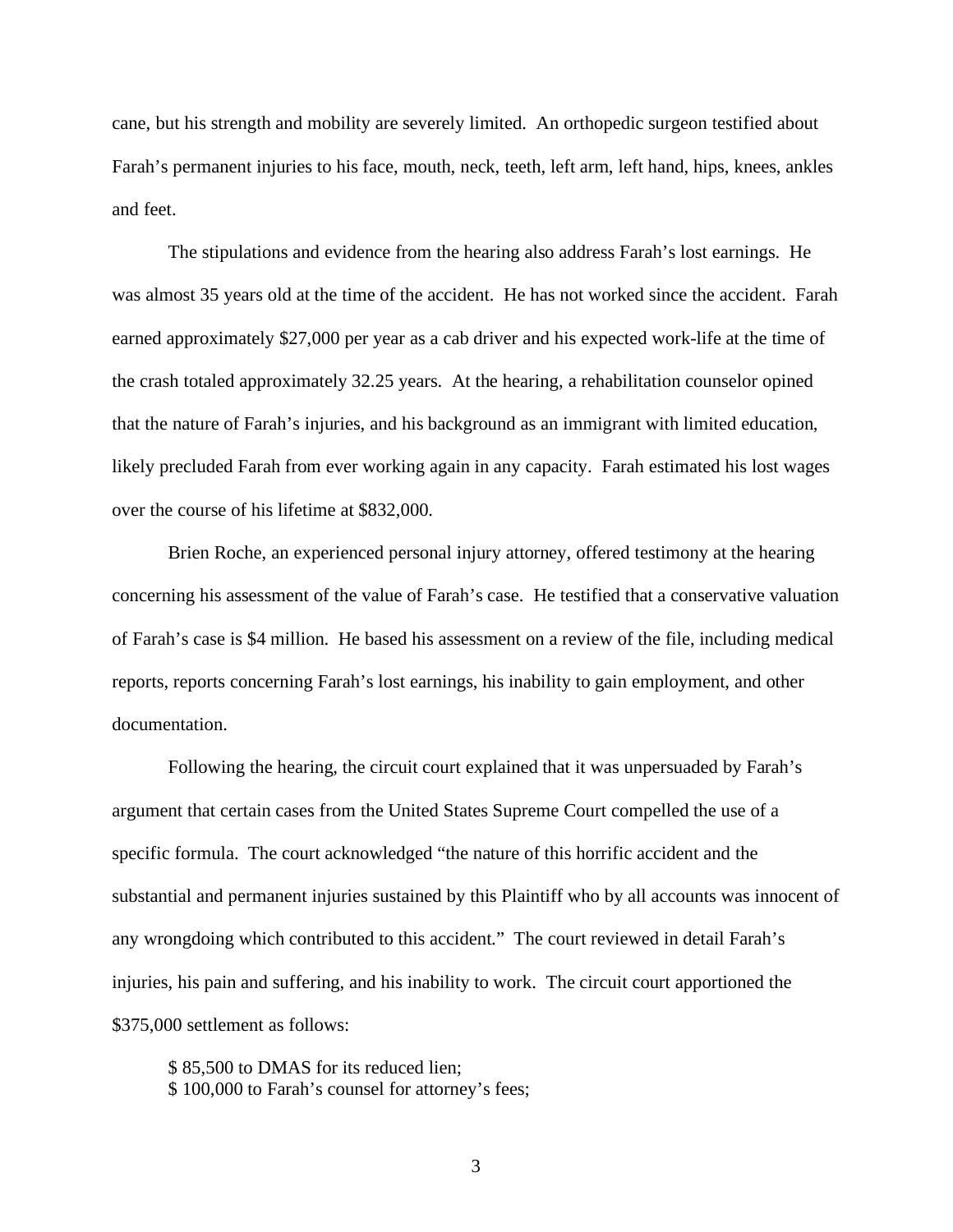\$ 15,807 to Farah's counsel for costs advanced; \$ 173,693 to Farah.

Under the circuit court's ruling, the Medicaid lien represents approximately 23 percent of the settlement.

Farah appeals from this decision.

#### ANALYSIS

Medicaid is a federal-state program that provides medical assistance to residents of participating states who cannot afford medical care. *See* 42 U.S.C. § 1396a(a). Federal law requires States to include a provision in their Medicaid plans for recouping from liable third parties funds spent on behalf of Medicaid recipients. 42 U.S.C. § 1396a(a)(25)(A). States must take all reasonable measures to find third parties that are liable for the coverage of a Medicaid recipient's medical costs. *Id.* States must also include a provision that requires Medicaid participants to sign over their rights to seek and collect payment for medical care from a liable third party to the State.  $42 \text{ U.S.C.}$  §  $1396a(a)(25)(H)$ . States are required to seek reimbursement from the third party if legal liability is found, unless the cost of pursuing the reimbursement outweighs the amount of reimbursement. 42 U.S.C. § 1396a(a)(25)(B); *see also* 42 U.S.C.  $§ 1396p(a).$ 

Another provision, 42 U.S.C. § 1396 $p(a)(1)$ , known as the "anti-lien" provision, limits a State's ability to recover the full value of their lien in certain circumstances. This statute specifies that "[n]o lien may be imposed against the property of any individual prior to his death on account of medical assistance paid or to be paid on his behalf under the State plan." *Id.*

The third-party liability requirements can operate in tension with the anti-lien strictures when a Medicaid recipient receives a tort recovery that is insufficient to both cover Medicaid's expenditures and to fully compensate the recipient for his or her other damages. In a pair of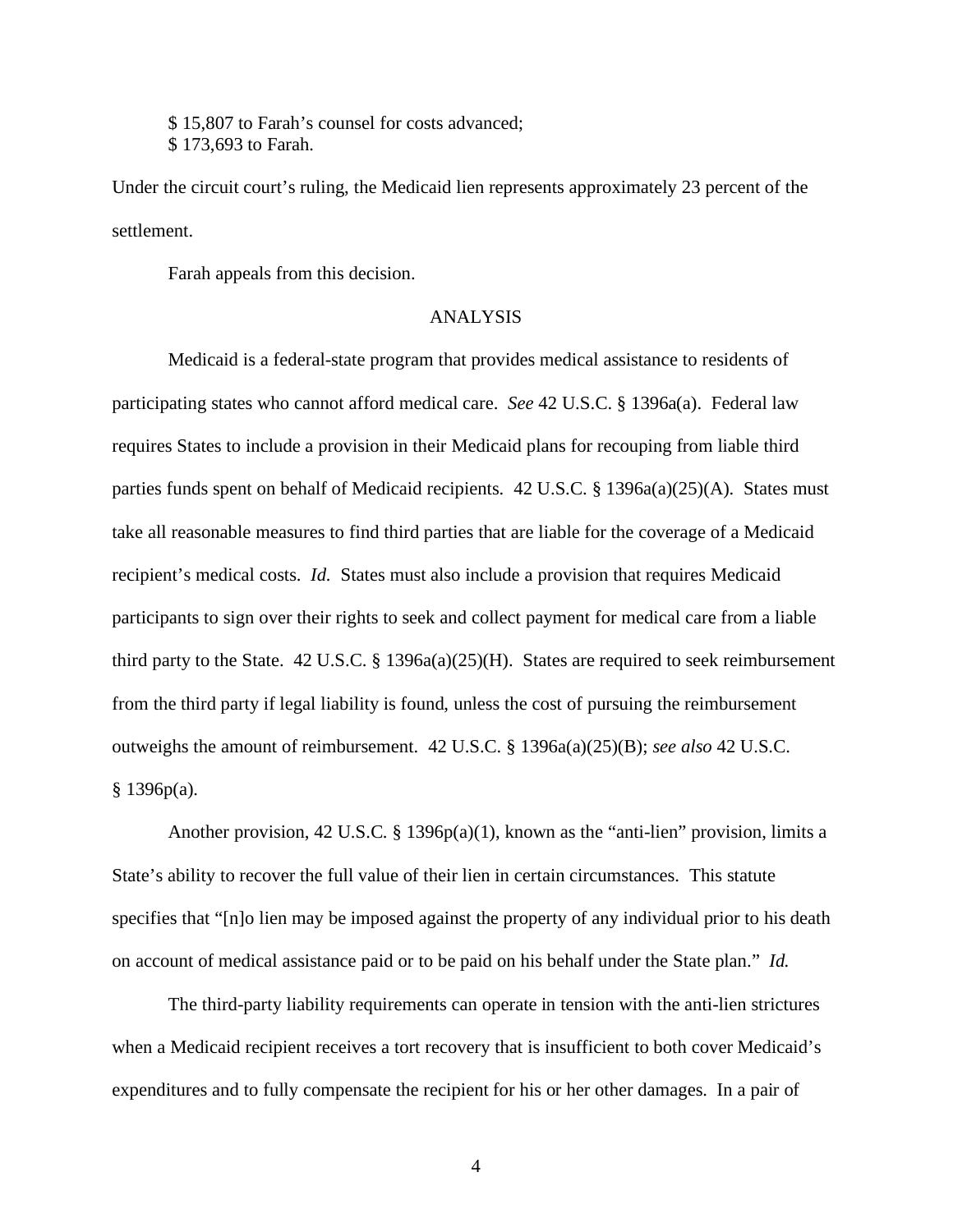cases, the United States Supreme Court addressed the tension between these statutory commands. In *Arkansas Department of Health & Human Services v. Ahlborn*, 547 U.S. 268 (2006), the State claimed that it was entitled to "more than just that portion of a judgment or settlement that represents payment for medical expenses," i.e., that it was entitled to recover the entirety of its lien. *Id.* at 278. The plaintiff was a young woman who suffered debilitating injuries in a car crash. *Id.* at 268. The parties stipulated that the case was reasonably valued at approximately three million dollars. *Id.* at 274. The case settled for \$550,000. The State had expended approximately \$215,000 and it sought "to recover the entirety of the costs it paid on the Medicaid recipient's behalf." *Id*. at 278. The Supreme Court rejected that argument, concluding that the anti-lien provision limits the State to a recovery of "that portion of a settlement that represents payments for medical care." *Id*. at 282. The State could not satisfy its lien by encumbering the plaintiff's other recovered damages, such as lost wages or pain and suffering. In *Ahlborn*, given the stipulated reasonable value of the case, the proportional amount the State could recover was approximately \$35,000. *Id.* at 288.

Later, in *Wos v. E.M.A. ex rel. Johnson*, 568 U.S. 627 (2013), the Court examined whether a state could employ a lien allocation method that automatically attributed up to one-third of every judgment or settlement to its Medicaid lien. *Id.* at 630. The Court concluded that picking an arbitrary number, such as one third, was not a reasonable method of allocation. *Id.* at 636. The Court offered further guidance, noting that "[w]hen the State and the beneficiary are unable to agree on an allocation," the parties can "submit the matter to a court for decision." *Id.* at 638. The Court observed that "States have considerable latitude to design administrative and judicial procedures to ensure a prompt and fair allocation of damages." *Id.* at 641.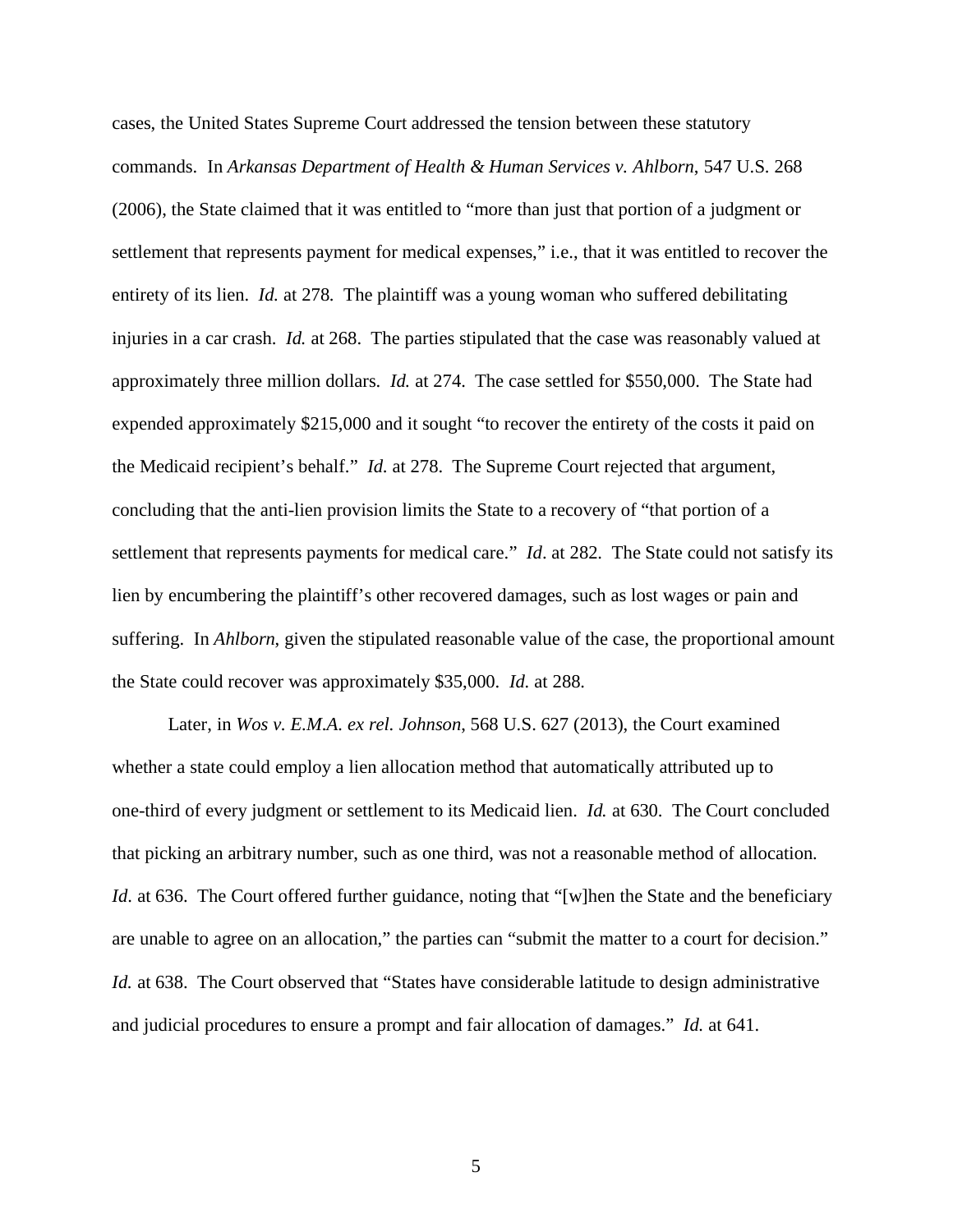Virginia's apportionment statute is found in Code § 8.01-66.9. It provides in relevant

part:

The court in which a suit by an injured person or his personal representative has been filed against the person, firm or corporation alleged to have caused such injuries or in which such suit may properly be filed, may, upon motion or petition by the injured person, his personal representative or his attorney, and after written notice is given to all those holding liens attaching to the recovery, reduce the amount of the liens and apportion the recovery, whether by verdict or negotiated settlement, between the plaintiff, the plaintiff's attorney, and the Commonwealth or such Department or institution as the equities of the case may appear, provided that the injured person, his personal representative or attorney has made a good faith effort to negotiate a compromise pursuant to § 2.2-514. The court shall set forth the basis for any such reduction in a written order. $<sup>2</sup>$  $<sup>2</sup>$  $<sup>2</sup>$ </sup>

- I. VIRGINIA'S APPORTIONMENT STATUTE DOES NOT CONFLICT WITH PRECEDENT FROM THE UNITED STATES SUPREME COURT.
- A. Supreme Court precedent does not require any particular formula.

Farah contends that case law from the United States Supreme Court requires a State to

employ the following formula:

*[Total Settlement ÷ Full Value of Claim] x Medicaid Lien Amount].* Ap. Br. at 18.

We discern nothing in either *Wos* or *Ahlborn* that compels the use of such a formula. The

Court itself expressly acknowledged that the decision in *Ahlborn* did not prescribe any particular

method for apportionment of the Medicaid lien. *Wos*, 568 U.S. at 634 ("A question the Court

had no occasion to resolve in *Ahlborn* is how to determine what portion of a settlement

represents payment for medical care."). The Supreme Court made it clear that "States have

<span id="page-5-0"></span> $2^2$  The General Assembly has repeatedly considered amendments to this statute, but it has not enacted any of the proposed changes. *See* S.B. 159, Va. Gen. Assem. (Reg. Sess. 2018); S.B. 155, Va. Gen. Assem. (Reg. Sess. 2010).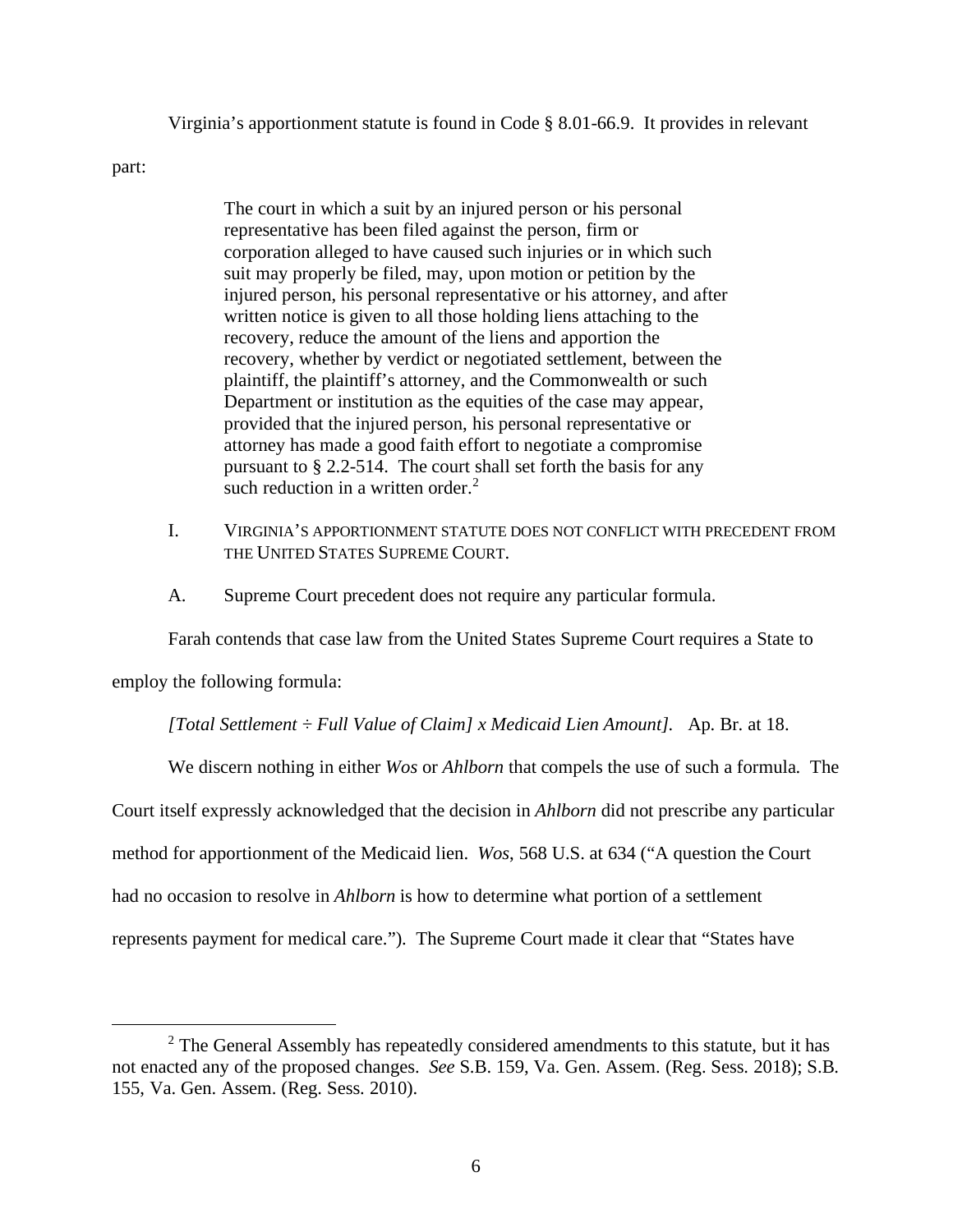considerable latitude" to develop their own procedures for allocating funds. *Id.* at 641; *see also id*. at 643 (noting that the States have "ample means available to allocate Medicaid beneficiaries' tort recoveries in an efficient manner that complies with federal law").<sup>[3](#page-6-0)</sup>

B. The proportional amount of the State's Medicaid lien can be determined by stipulations or by the presentation of evidence.

It may be possible to determine the value of the Commonwealth's Medicaid lien by a stipulation of the portion of the settlement that constitutes compensation for medical care. To avoid a challenge by the State on the basis that such a stipulation shortchanges the State, a plaintiff may find it wise to obtain "the State's advance agreement to an allocation." *Ahlborn*, 5[4](#page-6-1)7 U.S. at 288.<sup>4</sup> In the absence of such an agreement, it will be necessary to "submit[] the matter to a court for decision." *Id.* A hearing will not always be required. When the trial court has presided over a trial of the case, for example, a hearing will ordinarily not be required. Parties also may be able to reach stipulations that obviate the need for an evidentiary hearing.

Code § 8.01-66.9 broadly allows a trial court to reduce a Medicaid lien "as the equities of the case may appear." Although United States Supreme Court precedent does not compel the use of a particular formula, precedent from that Court does cabin a court's discretion under Code § 8.01-66.9. Courts are not free to simply choose a number that seems fair. Following *Ahlborn* and *Wos*, courts must, where appropriate, reduce the Medicaid lien to a value that reflects "that

<span id="page-6-0"></span><sup>3</sup> Other courts agree. *See Lathan v. Office of Recovery Servs.*, 448 P.3d 1241, 1248 (Utah 2019) ("The *Ahlborn* Court did not endorse any such formula."); *In re E.B.*, 729 S.E.2d 270, 296 (W. Va. 2012) ("There can be no question that the *Ahlborn* formula is not the only method of allocation to be followed. There is nothing in the *Ahlborn* decision that compels the use of the formula applied in that case.").

<span id="page-6-1"></span><sup>4</sup> The Supreme Court has recognized the possibility "that Medicaid beneficiaries and tortfeasors might collaborate to allocate an artificially low portion of a settlement to medical expenses," *Wos.*, 568 U.S. at 634, to manipulate the settlement in order to "allocate away the State's interest." *Ahlborn*, 547 U.S. at 288.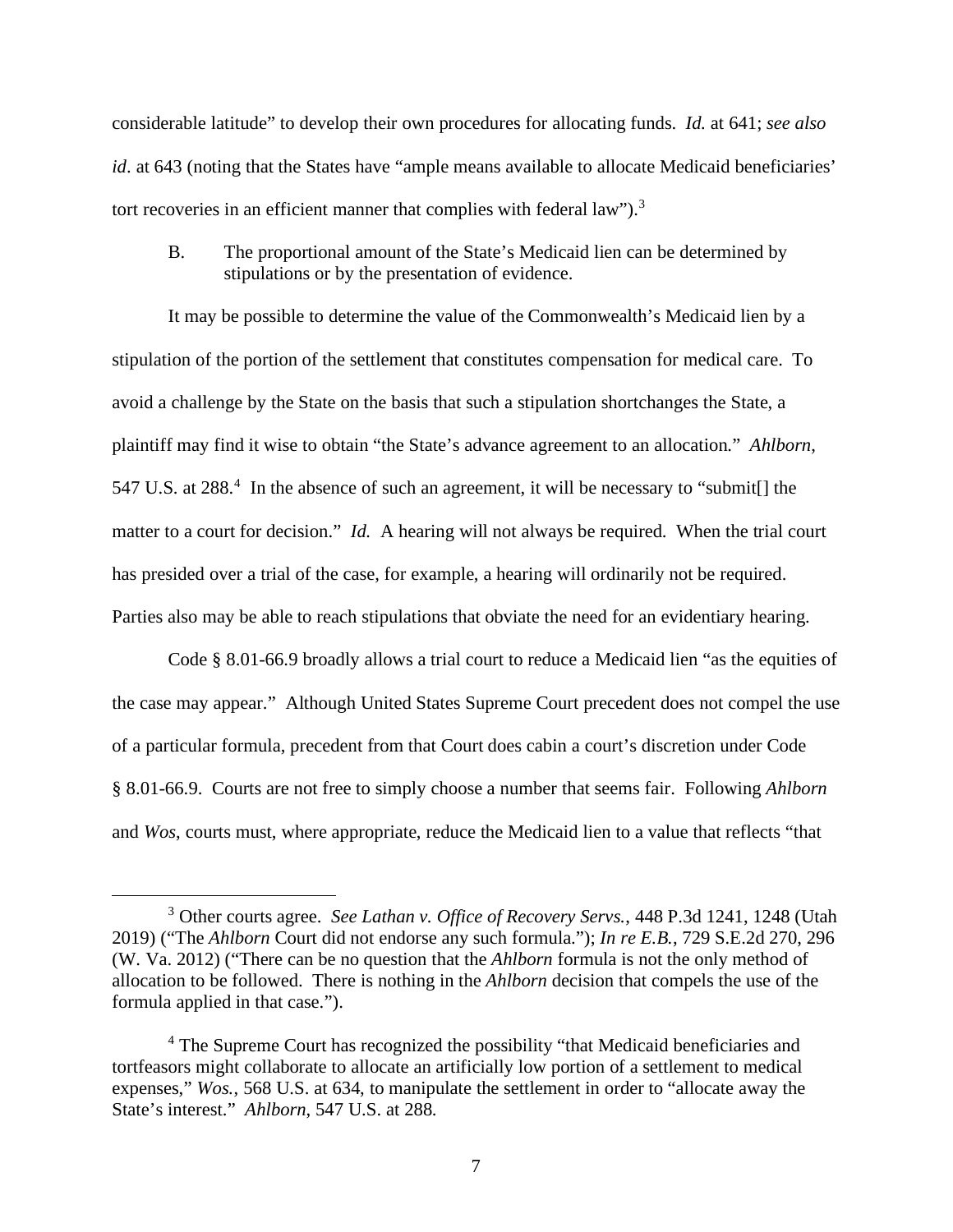portion of a settlement that represents payments for medical care." *Ahlborn*, 547 U.S. at 282. The Supreme Court has construed the anti-lien provision to foreclose the State from claiming more than its proportional share of a verdict, judgment or settlement. *Id.* at 282, 284 (anti-lien provision "precludes attachment or encumbrance of the remainder of the settlement"). Code § 8.01-66.9 empowers trial courts to examine the potentially wide range of variables specific to each case in determining whether to reduce the Medicaid lien at all, and if so, by how much. Therefore, following *Ahlborn* and *Wos*, courts must examine the totality of a plaintiff's damages, such as lost wages, and damages for pain and suffering, disfigurement, deformity, humiliation, and embarrassment, and make a reasonable allocation for what portion of the verdict, judgment or settlement is attributable to medical expenses paid for by Medicaid.

# C. The Medicaid lien is based on amounts paid by the State's Medicaid program, not total medical expenses.

The parties disagree about whether a court tasked with apportioning a Medicaid lien should consider the entirety of the medical expenses or merely the portion of a Medicaid lien that the State has actually paid. Farah contends that the court should only look to the amount actually paid by the Medicaid program, whereas the Commonwealth argues that the court should consider total amounts billed (but not necessarily paid) by medical care providers. We agree with Farah.

First, we note that the Supreme Court's decisions in *Ahlborn* and *Wos* did not specifically address the issue of "[w]hether a Medicaid lien may be enforced against the portion of a tort settlement that represents medical expenses that are billed but not paid because medical providers have accepted discounted payments in full satisfaction of their bills." *See Southwest Fiduciary, Inc., v. Ariz. Health Care Cost Containment Sys. Admin.*, 249 P.3d 1104, 1107 (Ariz. Ct. App. 2011). We conclude that the allocation decision should be based on the amount Medicaid has actually paid, not on amounts of medical expenses billed but not paid. We base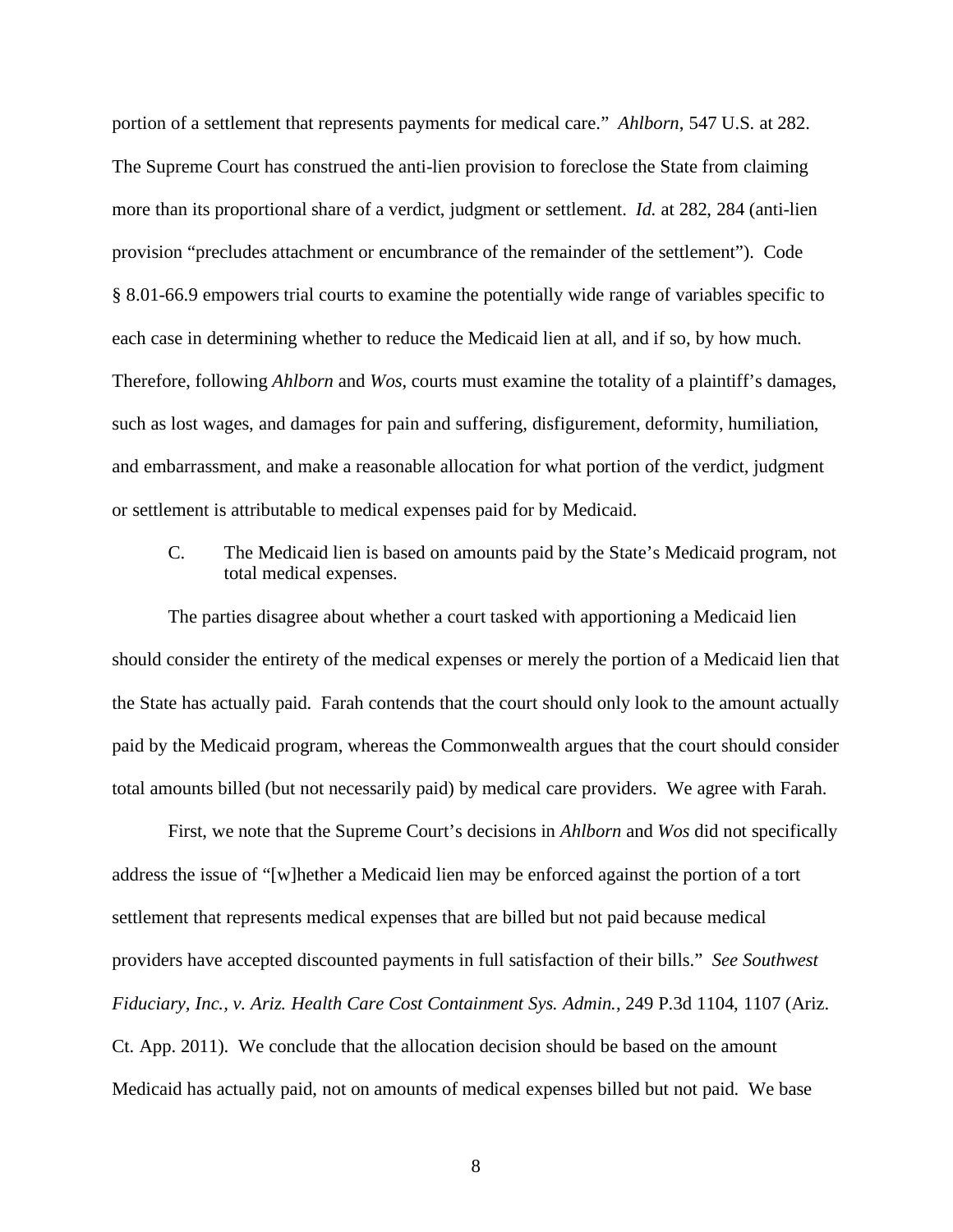this conclusion on the statutory text and the logic of Supreme Court precedent. First, under the Medicaid anti-lien provision, "[n]o lien may be imposed against the property of any individual prior to his death on account of medical assistance *paid or to be paid* on his behalf under the State plan." 42 U.S.C. § 1396p(a)(1) (emphasis added). This provision contemplates a lien for medical assistance paid, not an artificial "list price" billed by a medical provider that was never, in fact, paid. Furthermore, when a benefit recipient makes an assignment to the State, 42 U.S.C. § 1396k(b) provides that "any amount collected by the State under [such] an assignment . . . shall be retained by the State . . . to reimburse it for [Medicaid] *payments made* on behalf of" the recipient, and "the remainder of such amount collected shall be paid" to the recipient. (Emphasis added). Again, the text of the statute contemplates a lien for amounts actually paid. Another part of this statute provides that,

> *to the extent that payment has been made under the State plan for medical assistance for health care items or services furnished* to an individual, the State is considered to have acquired the rights of such individual to payment by any other party for such health care items or services.

42 U.S.C. § 1396a(a)(25)(H) (emphasis added). "[S]uch health care items or services" is most naturally and reasonably read as referring to those "health care items or services" for which "payment has been made under the State plan." *Id.* Finally, the Virginia statute, Code § 8.01-66.9 provides a lien for "the total amount paid" – not abstract amounts billed but never actually paid. Therefore, we conclude that the relevant amount for purposes of allocating the Medicaid lien is the amount the State Medicaid program actually paid, not medical expenses billed by the provider but never paid by the State's Medicaid program.

Second, the thrust of the decisions in *Ahlborn* and *Wos* was to ensure the State could recoup a proportional share of the sums it expended on indigent medical care, but no more. The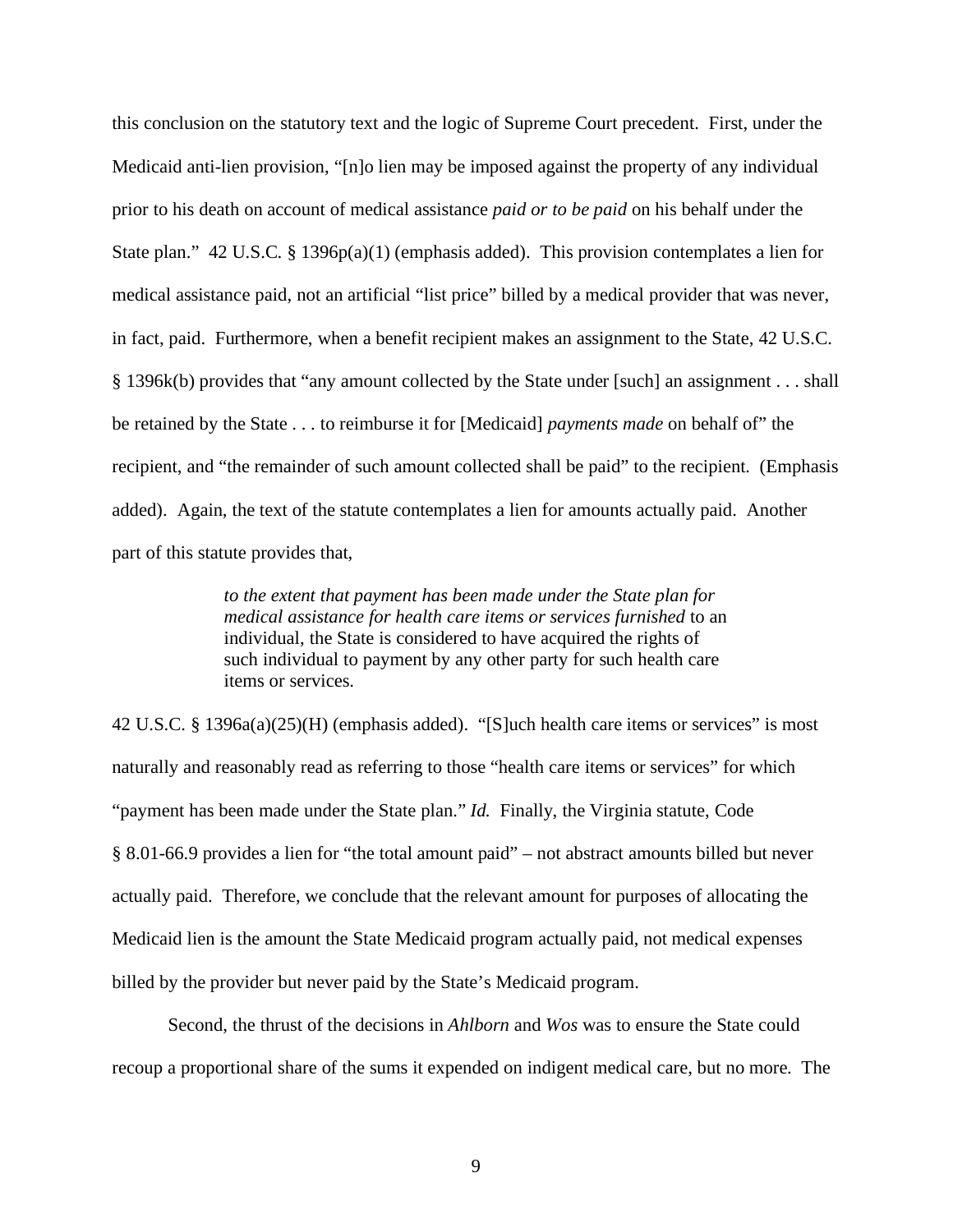Supreme Court stated in *Ahlborn* that "the exception carved out by §§ 1396a(a)(25) and 1396k(a) is limited to *payments* for medical care." 547 U.S. at 284-85 (emphasis added). The Supreme Court's decision in *Ahlborn* to limit the lien exception to that portion of a settlement allocated to medical *payments* supports our conclusion in these cases that the Medicaid lien does not extend beyond those amounts that are actually paid.

## II. THE CIRCUIT COURT'S FACTUAL FINDINGS WERE NOT PLAINLY WRONG OR WITHOUT EVIDENCE TO SUPPORT THEM.

With these principles in mind, we now turn to the question of whether the circuit court's judgment should be sustained. The familiar standard of review guides our examination of the record. We accord "[g]reat deference" to a trial court's factual findings. *Jones v. Eley*, 256 Va. 198, 201 (1998). "[A]n appellate court is not permitted to substitute its own judgment for that of the finder of fact, even if the appellate court might have reached a different conclusion." *Commonwealth v. Presley*, 256 Va. 465, 466 (1998). We will not set aside the factual findings of a trial court unless they are "plainly wrong or without evidence to support [them.]" Code § 8.01-680. *See, e.g.*, *Grayson v. Westwood Buildings L.P.*, 300 Va. 25, 58 (2021).

Allocating damages is no easy task, a fact the Supreme Court acknowledged. *Wos*, 568 U.S. at 640 (absent stipulation, a fair settlement allocation "may be difficult to determine"). Tort cases come in a wide range of guises, from a relatively simple "fender bender" to cases that are extremely complex, factually and legally. Parties commonly disagree over the extent of a plaintiff's pain and suffering, lost wages, the extent to which injuries are permanent, and so on.

In the present case, the circuit court heard extensive evidence concerning Farah's injuries. The record is clear that the court carefully considered this evidence. The court acknowledged the extensive nature of the plaintiff's medical bills, his pain and suffering, and his inability to work. As the finder of fact, the circuit court was entitled to discredit evidence that it found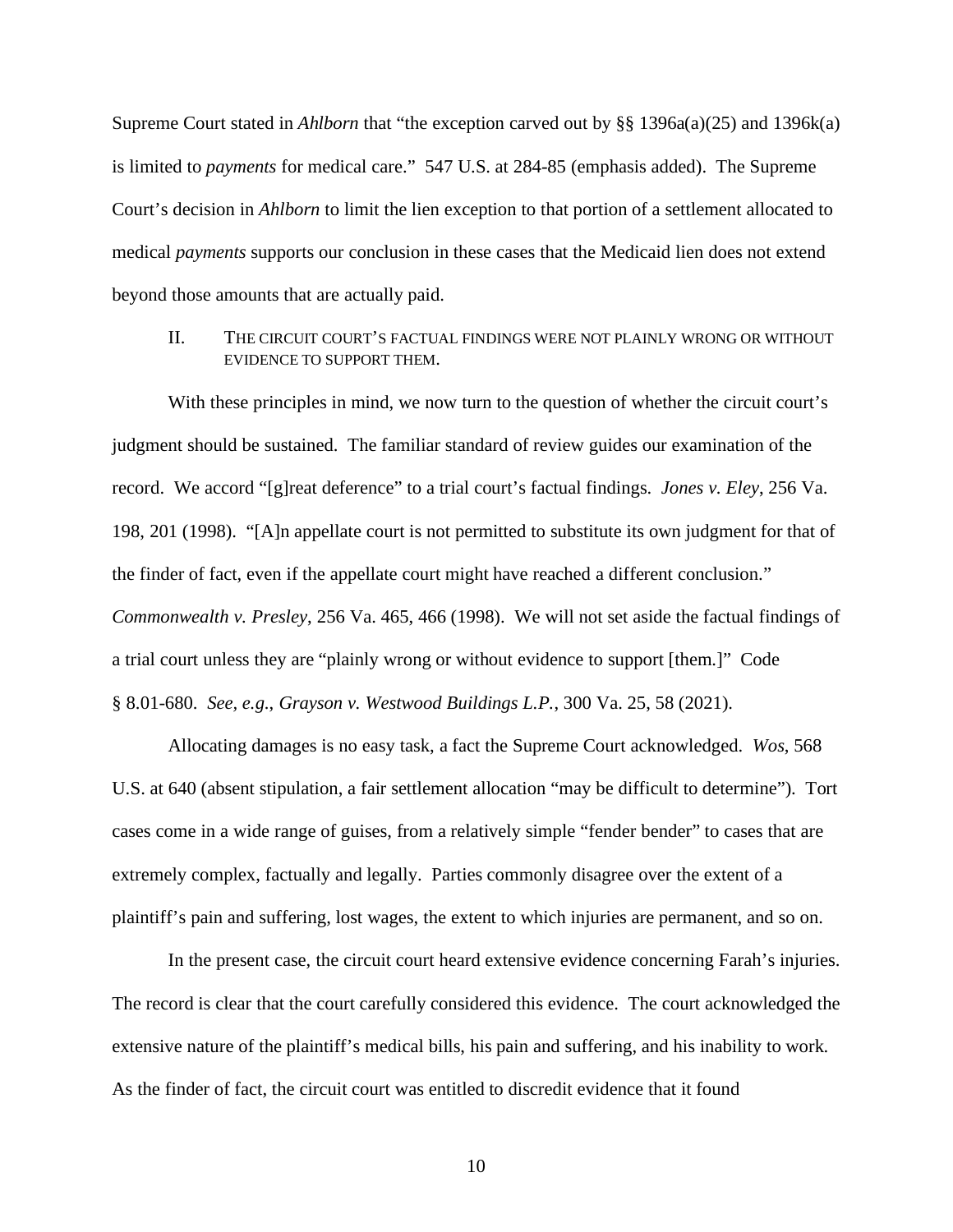unpersuasive. For example, Mr. Roche testified that the full value of the case was \$4 million,

but the ad damnum of the complaint asked for \$3 million.

The circuit court did order a reduction of the State's lien. Following the reduction, the Medicaid lien constitutes approximately 23 percent of the settlement. Although we have the authority to reverse verdicts or judgments that are inadequate as a matter of law, *see, e.g., Bowers v. Sprouse*, 254 Va. 428 (1997),

> [t]he exercise of this power . . . is limited by the admonitory principle that, ordinarily, it is within the province of the jury to determine the amount of damages. In a personal injury case, where there is no legal measure of damages for physical pain and suffering, and the jury has arrived at a verdict based upon competent evidence and controlled by proper instructions, in an impartially conducted trial, it has always been held that their verdict is inviolate and cannot be disturbed by the court.

*Davenport v. Aldrich*, 207 Va. 271, 273-74 (1966). Here, the circuit court, acting as factfinder,

benefits from comparable deference in making its factual findings to allocate damages under

Code § 8.01-66.9. *See Commonwealth, Dep't of Med. Assistance Servs. v. Huynh*, 262 Va. 165,

172 (2001) (apportionment of medical and nonmedical damages is a matter of "sound judicial

discretion"). The deferential standard leads us to affirm the circuit court's judgment.<sup>[5](#page-10-0)</sup>

<span id="page-10-0"></span><sup>&</sup>lt;sup>5</sup> In its ruling from the bench and in its final order, the circuit court did not specifically provide a breakdown of each discrete category of damages, such as pain and suffering or lost wages. In order to determine what portion of a plaintiff's settlement can properly be attributed to a Medicaid program's payments for medical care, a court must examine the plaintiff's total damages in order to make that allocation. We perceive nothing in the law of Virginia or in federal law, however, that requires a circuit court to go beyond a determination of the amount of the State's Medicaid lien and to specify from the bench, or in an order, a breakdown for each specific type of damages. The United States Supreme Court has not imposed such a requirement. The text of Code § 8.01-66.9 does not require it either. Although such specificity might be helpful, the court here provided figures for persons or entities that needed to be paid a portion of the settlement, such as DMAS and plaintiff's counsel. Nothing more was required.